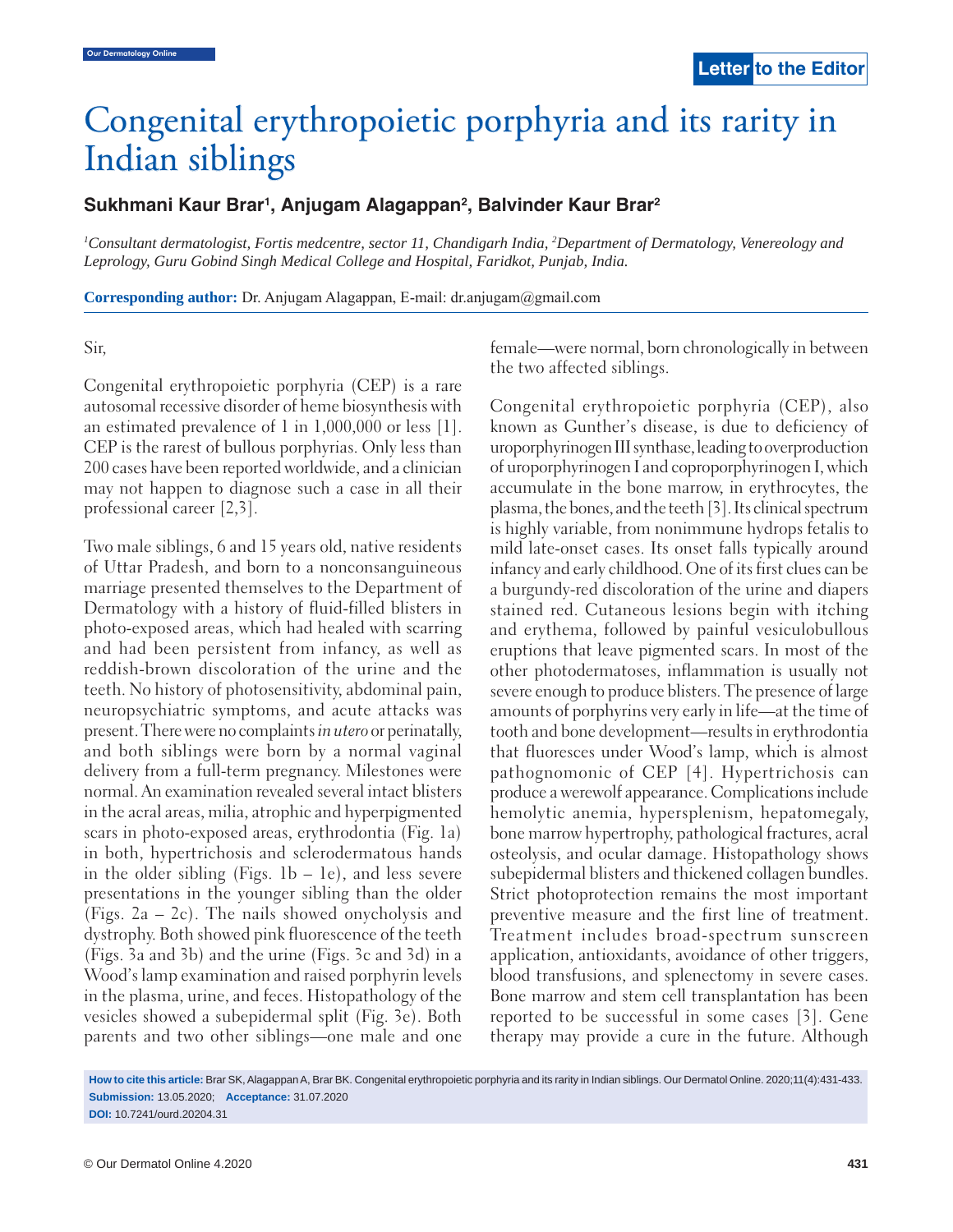#### www.odermatol.com



**Figure 1:** (a) Atrophic and hyperpigmented scars on the face with erythrodontia in both siblings. (b-c) Hypertrichosis on the face in the older sibling. (d-e) Sclerodermatous hands and feet with resorption of terminal phalanges in the older sibling.



**Figure 2:** Milder involvement in the younger sibling with atrophic scars (a) on the face and (b-c) on the hands and feet.



Figure 3: (a-b) Pink fluorescence of the teeth. A brownish discoloration of the urine (c) visible to the naked eye and (d) showing pink fluorescence in a Wood's lamp examination. (e) Histopathology of the vesicles with a subepidermal split (H&E, 100×).